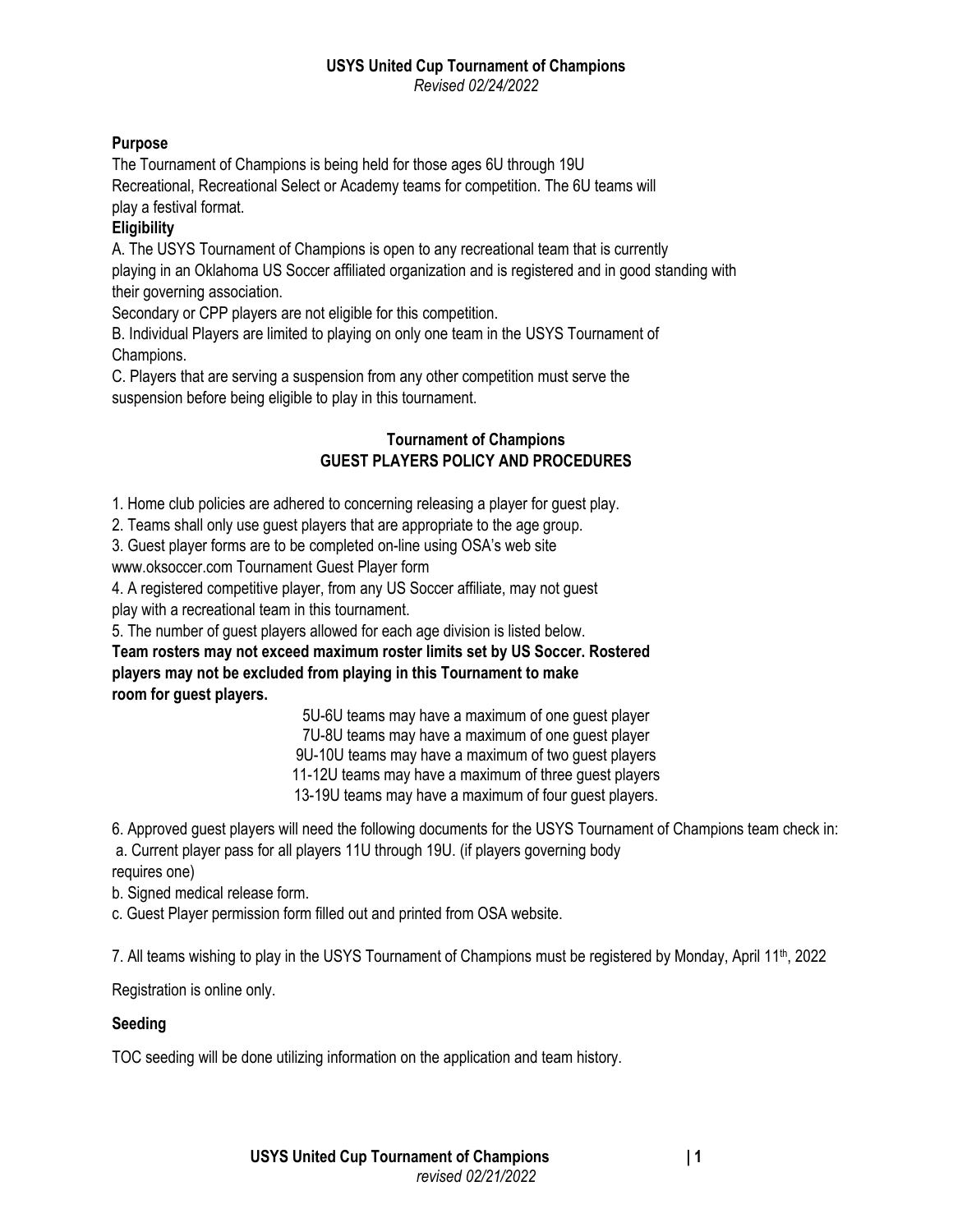#### **USYS United Cup Tournament of Champions** *Revised 02/24/2022*

#### **Scheduling**

A. The Tournament Committee will prepare all schedules for the tournament

B. In the event there is an odd number of teams in a division (with more than 5 teams entered), the Tournament Committee will evaluate the bracket and determine the best format.

C. Recreational Select (Plus) teams will be placed in a Recreational Select bracket when there are enough teams that have applied in the age division to form a Recreational Select bracket.

#### **Tournament Check-in**

Accepted teams will be notified of check-in procedures a week prior to the tournament.

The following documents must be available for check-in:

1. An approved Official League Roster with jersey numbers. Coaches must have either a copy of the registration form with the medical release information on it or a separate medical release for all players. All player information MUST EXACTLY match the information on the approved league roster.

2. Coaches must have access to a copy of each player's birth certificate in case age verification is required.

3. USYS, US Club, AYSO or USAAA Player Passes for all players ages 9U through 19U. The Player Passes must have a player's picture on it and be laminated.

The Got Soccer electronic pass will also be acceptable if there is a picture on the pass.

4. Final schedules will be posted online.

5. All teams will be required to check in one hour prior to your first scheduled game at the tournament headquarters.

## **Referees**

A. The Tournament Assignor and/or his designee will assign all referees for the USYS Tournament of Champions.

Referee fees for all preliminary games are included in the entry fee for the tournament.

Rules of Competition: Length of Match, Overtime, Ball Size, Number of Players on field

| Age | <b>Length of Match</b> | <b>Overtime</b>                          | <b>Ball</b><br><b>Size</b> | # Of players on the field |
|-----|------------------------|------------------------------------------|----------------------------|---------------------------|
| 6U  | 4-8 min quarters       | None-Festival                            | 3                          | 4V <sub>4</sub>           |
| 8   | 4-8 min quarters       | 2-5 min periods                          | 3                          | 4v4                       |
| 10  | 25 min halves          | 2-5 min periods                          | 4                          | 7v7                       |
| 12  | 30 min halves          | 2-5 min halves                           | 4                          | 9 <sub>V</sub> 9          |
| 14  | 35 min halves          | 2-10 min halves                          | 5                          | 11v 11                    |
| 16  | 35 min halves          | 2-10 min halves<br>**(semi &finals only) | 5                          | 11 v 11                   |
| 19  | 40 min halves          | 2-10 min halves<br>**(semi &finals only) | 5                          | 11v11                     |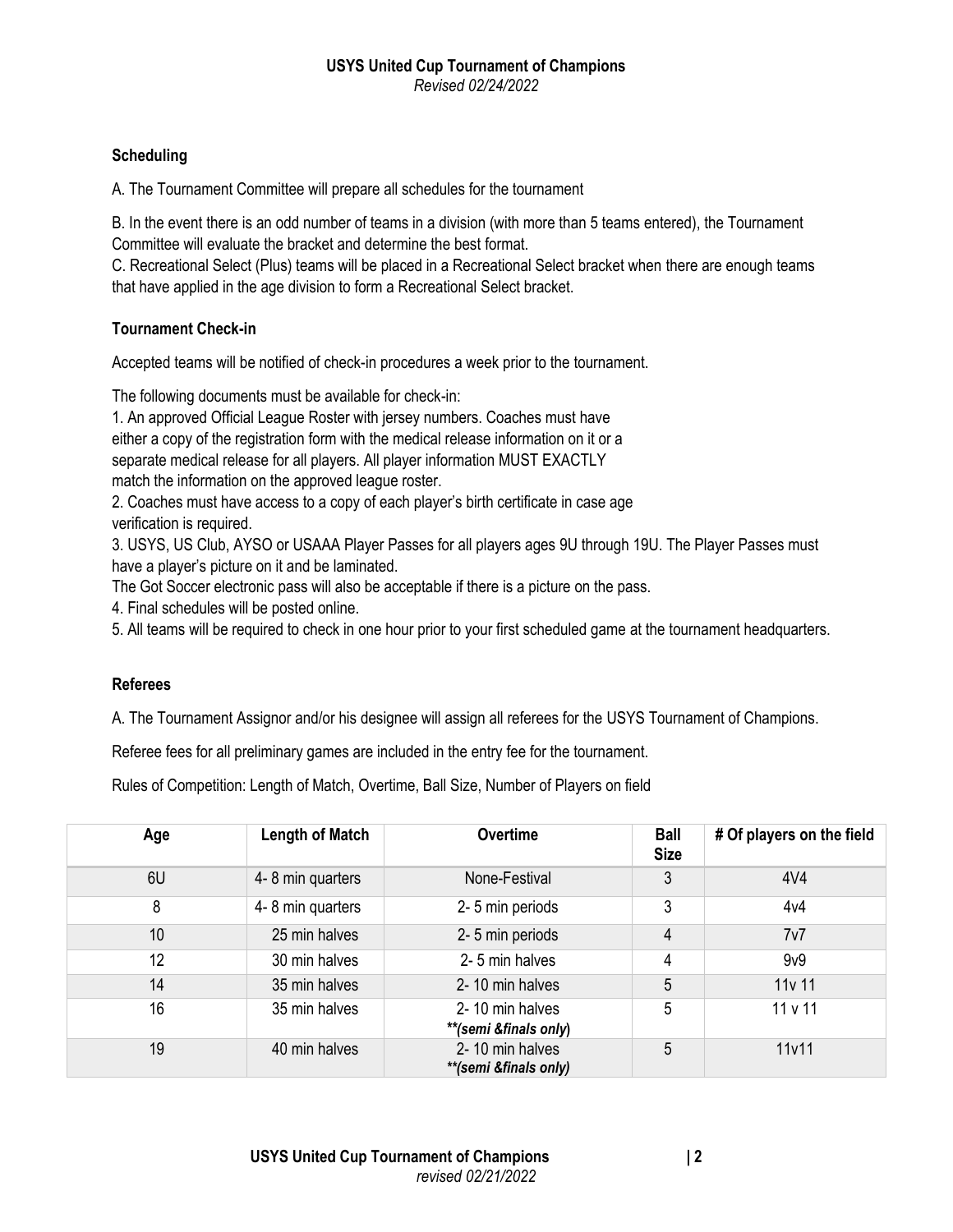*Revised 02/24/2022*

B. Preliminary-Bracket matches may end in a tie; overtime will only be played for Quarterfinal (if applicable), Semifinal and Final matches. If matches are still tied after the overtime periods, FIFA kicks from the penalty mark will be used to determine a winner.

**Substitutions for 10U and 12U are unlimited and may be taken at any stoppage. Substitutions for 13U through 19U are by USYS policy except that teams may substitute on either team's throw in.**

## **Determination of Winners**

A. Scoring Method in Round-Robin

1. In preliminary round-robin games, team standings shall be determined by accumulation of points awarded as follows:

| Win (including forfeit) | 3 points |
|-------------------------|----------|
| Tie                     | 1 point  |
| Loss                    | 0 points |

2. There will be no overtime played during the round-robin portion of the tournament.

B. Advancement

1. The team earning the most points in each group will advance to the next round of the tournament. In divisions of 3 brackets or more, the team with the most points after the group winners are declared will advance as the wildcard.

2. If, in the first round of the championship series, the predetermined pairings result in two opponents from the same bracket, realignment of the pairings will be made.

C. Tiebreakers

1. In the event teams are tied based on points, the following tiebreakers will be considered in order until the tie is broken:

(a) Winner of head-to-head competition

(b) Most wins.

(c) Team with greatest net goal difference (NGD) which is computed as 'Goals for' minus 'goals against' with a maximum of 3 NGD per game.

(d) Team with the least goals against (no limit)

(e) Team with most goals for (maximum of 3 goals per game)

(f) Kicks from penalty spot per FIFA law.

# 2. More than two teams tied

(a) If more than two (2) teams are tied, the sequence will be followed until a team is eliminated. The remaining teams will then restart the sequence at: 1(a) above, until the tie is broken.

(b) If three (3) teams are still tied, after computing the listed tiebreakers, the winner shall be determined by the drawing of lots conducted by the tournament chairman or their designated official in an open and public manner.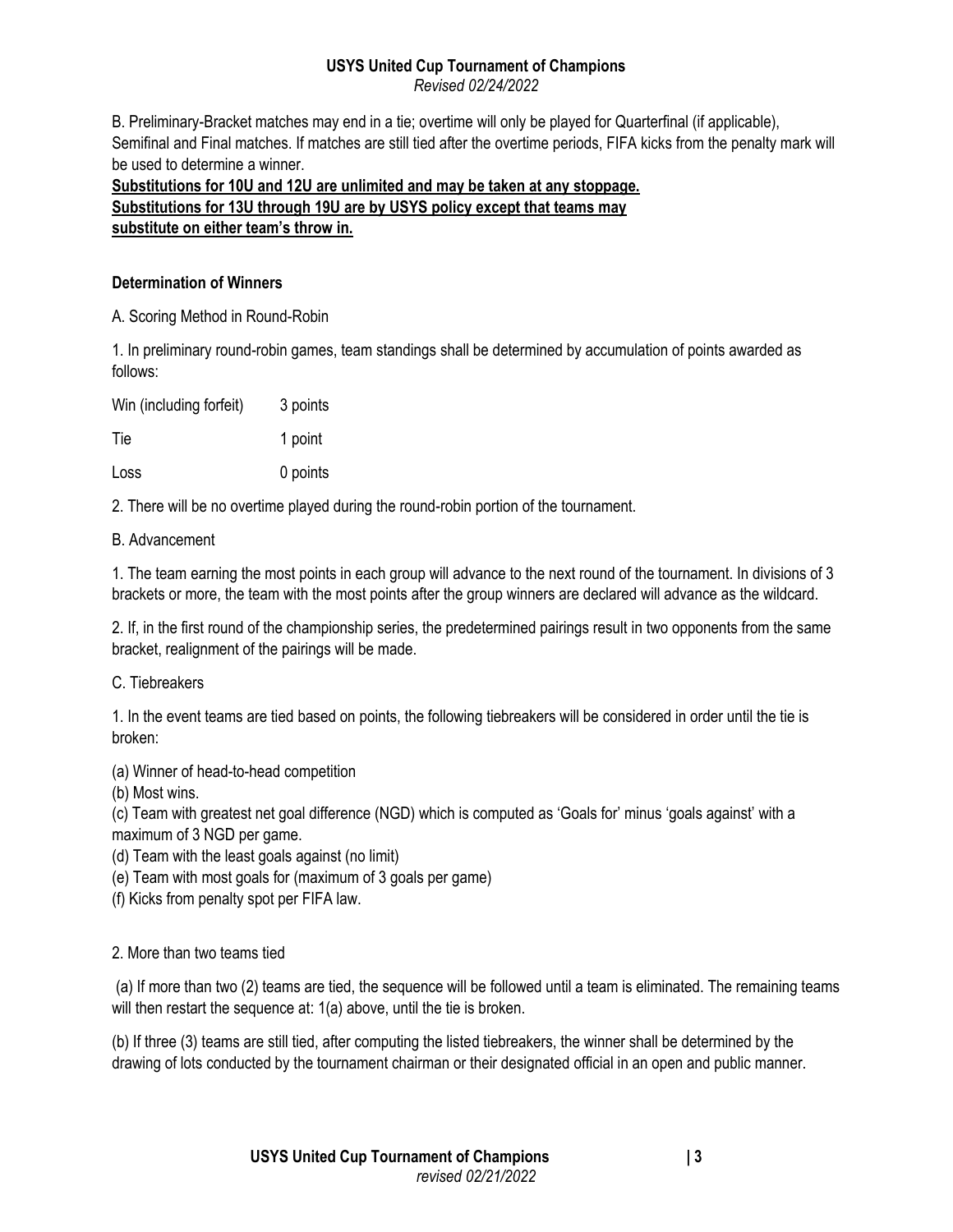*Revised 02/24/2022*

# **The same tiebreakers will be used to determine wild card teams.**

3. Group winners or group winners and one wild card will advance to semi-final rounds as indicated in the group pairings for each Age/Sex Division of the Tournament.

4. In elimination, semi- or final-round matches, tie games will not be permitted. Overtime and kicks from the penalty mark, if necessary, will be used to determine a winner in each match.

5. Forfeiture Rule - In the event a team in round-robin competition forfeits any match, the official game scores for all that team's games will be recorded as 3-0 losses. A forfeit will be declared if a team fails to appear within 10 minutes after the scheduled game time with the required minimum number of players. A team that forfeits a match will be considered to have withdrawn from the tournament and will forfeit all applications fees and performance bonds.

6. Unfinished Games - An unfinished game due to any cause shall be replayed providing neither team is at fault and play has not begun in the second half. If play is stopped after completion of the first half and cannot be resumed as determined by the Tournament Chairman, and provided neither team is a fault, the Tournament Committee may deem the game complete. Should play be stopped at any time due to one of the teams being judged at fault, it shall be at the discretion of the Tournament Committee as to whether the game is to be replayed, stand as is, or declared a forfeit.

## **Send Offs and Unserved Suspensions**

A. Any player or coach sent off during the USYS Tournament of Champions will be ineligible to participate in the next USYS Tournament of Champions or league match for that team. All cautions and send offs as noted on the game form by the referee of the game will be reviewed by the Tournament Committee and further disciplinary actions may be taken. Any person instructed to leave the complex will not be permitted to return that day.

## **Match Cards**

Referees will present the Referee's Match Report to both coaches following a match for their signatures. The referee or one of the assistant referees is responsible for turning in the match report to the Tournament Committee.

#### **Team and Match Responsibilities**

A. Be at the field ready to play at the designated time.

B. First team listed is the home team. The home team will wear lightest color jersey. The visiting team will wear the dark jersey. Unless agreed upon by both coaches, the team not wearing the correct uniform will be required to change.

C. Team players and coaches will sit on the designated side of the field. All spectators will sit on the opposite side of the field. Only rostered players, coaches, and a team manager will be allowed on the team side.

D. Both teams are to provide a match ball to be selected by the referee.

E. Referee's match report will constitute the official record of the match. A team representative must sign the report following the completion of each match.

F. All players' jerseys, including goalkeepers, must be numbered according to the roster

approved at check-in. The jersey numbers will be on the back of the shirt and at least 4

inches high.

G. Please leave your team area clean.